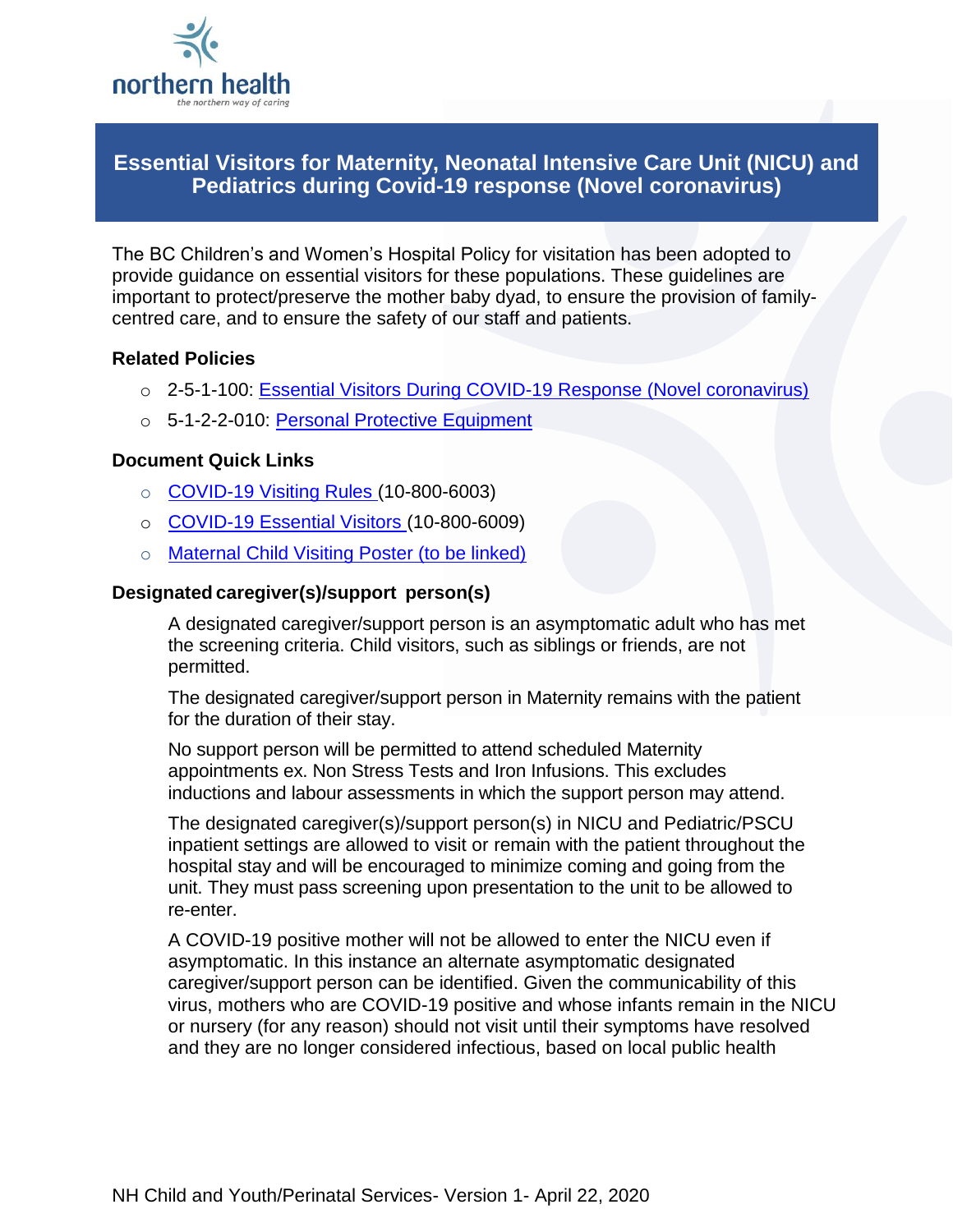policies. Mothers will be supported to pump and deliver expressed breast milk to the NICU when they are unable to be present.

If a designated caregiver/support person develops symptoms they will be asked to put on a mask and leave the hospital. They will be asked to isolate for at least 10 days from symptom onset or until symptoms have resolved (whichever is longer). At that time, a new asymptomatic designated caregiver/support person can be identified.

Designated caregiver(s)/support person(s) must be identified to staff and provided with a patient identification band.

When a change in support person is required, the band is removed, discarded and a new wrist band will be provided to the new support person.

| <b>Program/Department/Unit</b>                                     | # of designated<br>asymptomatic<br>Caregiver(s)/<br><b>Support</b><br>Person(s)                                                                   | <b>Symptomatic Patient</b><br><b>Droplet and contact precautions in</b><br>place |
|--------------------------------------------------------------------|---------------------------------------------------------------------------------------------------------------------------------------------------|----------------------------------------------------------------------------------|
| <b>UHNBC Maternal Child Units</b>                                  |                                                                                                                                                   |                                                                                  |
| <b>Pediatric Ambulatory Care</b><br>Clinic                         |                                                                                                                                                   | Restricted to room                                                               |
| <b>Maternity Inpatient</b>                                         |                                                                                                                                                   | Restricted to room                                                               |
|                                                                    | NH approved doulas are considered part of patient's<br>care team. Doula must be asymptomatic and cannot<br>participate if patient is symptomatic. |                                                                                  |
| Neonatal Intensive Care Unit<br>(NICU)                             |                                                                                                                                                   | Restricted to room                                                               |
| Pediatric Special Care Unit (PSCU)<br>and Pediatric Inpatient Unit | 2                                                                                                                                                 | Restricted to room                                                               |

For more information, please contact:

- Dr. Kirsten Miller, Medical Lead, Child and Youth Health Program [Kirsten.Miller@northernhealth.ca](mailto:Kirsten.Miller@northernhealth.ca)
- Dr. Bill Kingston, Medical Lead, Perinatal Program [Bill.Kingston@northernhealth.ca](mailto:Bill.Kingston@northernhealth.ca)
- Jennifer Begg, Executive Lead, Child and Youth Health Program [Jennifer.Begg@northernhealth.ca](mailto:Jennifer.Begg@northernhealth.ca)
- Vanessa Salmons, Executive Lead, Perinatal Program [Vanessa.Salmons@northernhealth.ca](mailto:Vanessa.Salmons@northernhealth.ca)